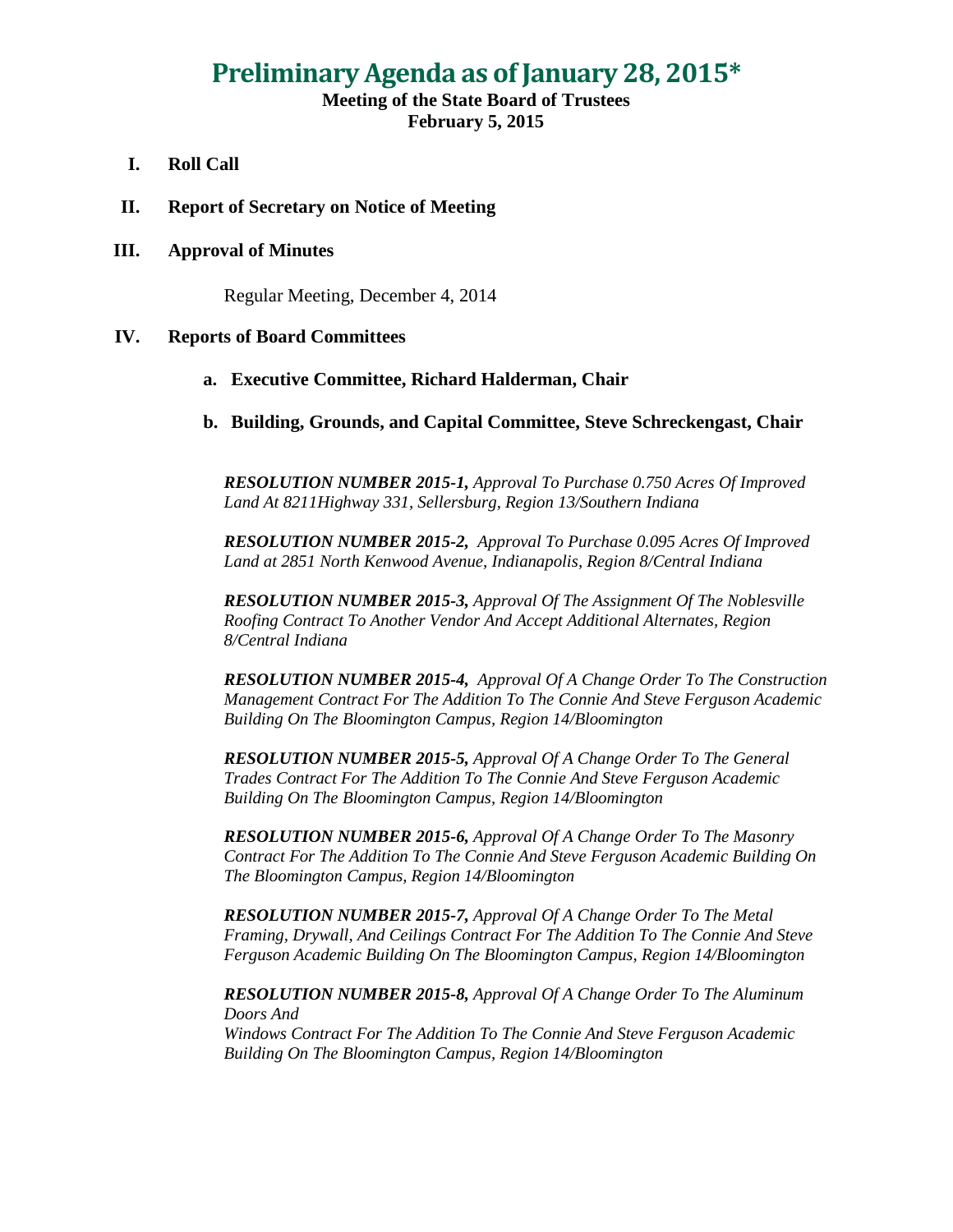*RESOLUTION NUMBER 2015-9, Approval Of A Change Order To The Floor Covering Contract For The Addition To The Connie And Steve Ferguson Academic Building On The Bloomington Campus, Region 14/Bloomington*

*RESOLUTION NUMBER 2015-10, Approval Of A Change Order To The Plumbing/HVAC Contract For The Addition To The Connie And Steve Ferguson Academic Building On The Bloomington Campus, Region 14/Bloomington* 

*RESOLUTION NUMBER 2015-11, Approval Of A Change Order To The Mechanical Sheet Metal Contract For The Addition To The Connie And Steve Ferguson Academic Building On The Bloomington Campus, Region 14/Bloomington* 

*RESOLUTION NUMBER 2015-12, Approval Of A Change Order To The Electrical Contract For The Addition To The Connie And Steve Ferguson Academic Building On The Bloomington Campus, Region 14/Bloomington*

*RESOLUTION NUMBER 2015-13, Approval To Enter Into A Lease, Including Easements, With BlueIndy, LLCIn Indianapolis, Region8/Central Indiana*

*RESOLUTION NUMBER 2015-15, Approval Of Contrat For Advanced Automation & Robotics Technology (AART) Educational Trainers For All Regions Offering AART*

*RESOLUTION NUMBER 2015-16, Approval Of Contract For A Computer Numerical Control (CNC) Machining Equipment For Kokomo, Evansville And Munice Campuses Offering Machine Tool And Industrial Technoloy Programs*

## **c. Budget and Finance Committee, Bob Jones, Chair**

*RESOLUTION NUMBER 2015-14, Approval Of The Purchase Of Mechatronics Learning Systems By Kokomo, Muncie And Richmond*

- **d. Planning and Education Committee, Kaye Whitehead, Chair**
- **e. Audit Committee, Larry Garatoni, Chair**
- **f. Corporate College Committee, Stewart McMillan, Chair**
- **V. Treasurer's Report, Chris Ruhl, SVP/Finance and Treasurer**
- **VI. State of the College, Thomas J. Snyder, President**
- **VII. Old Business**
- **VIII. New Business**